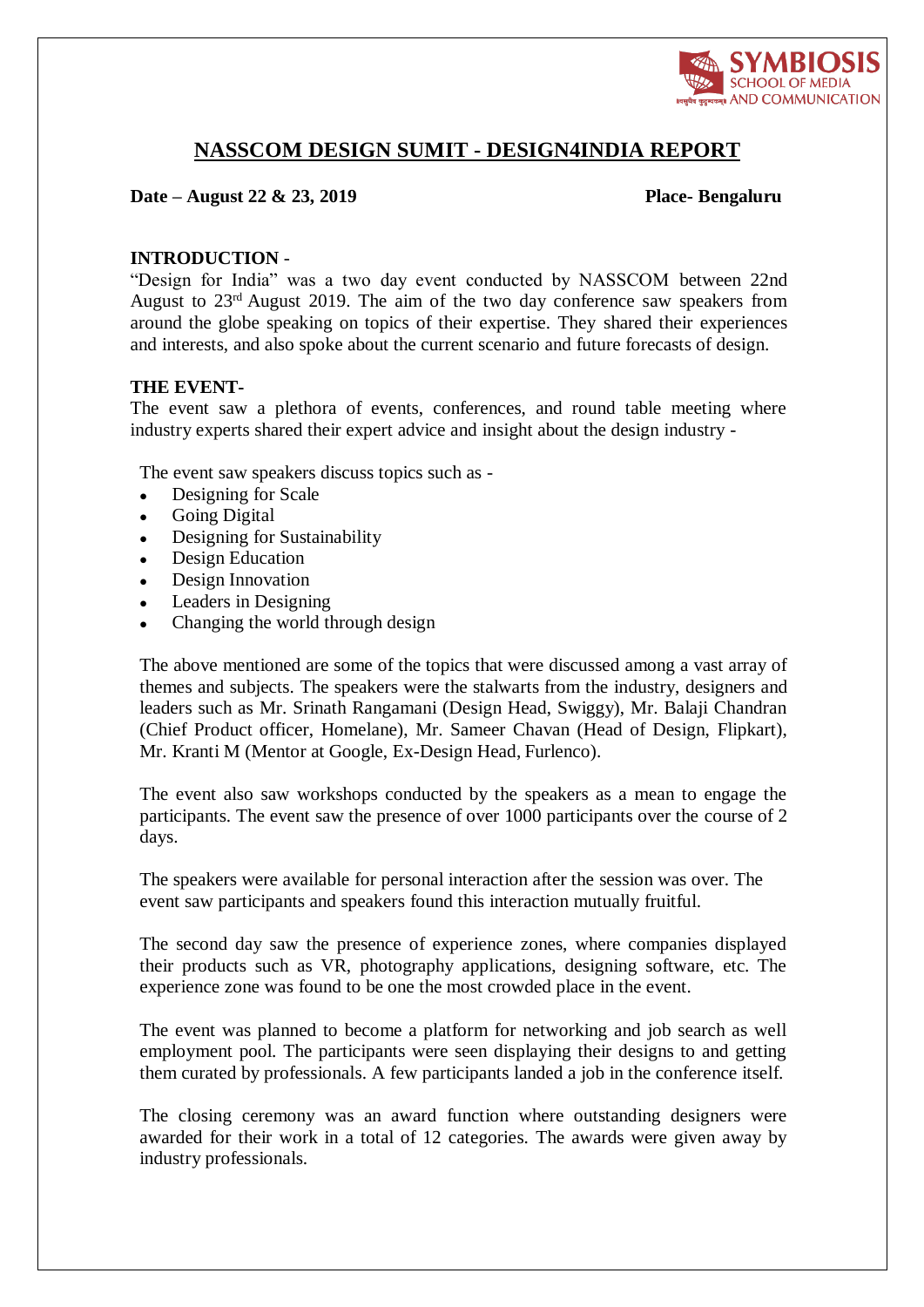

The award night was followed by networking dinner and after party.